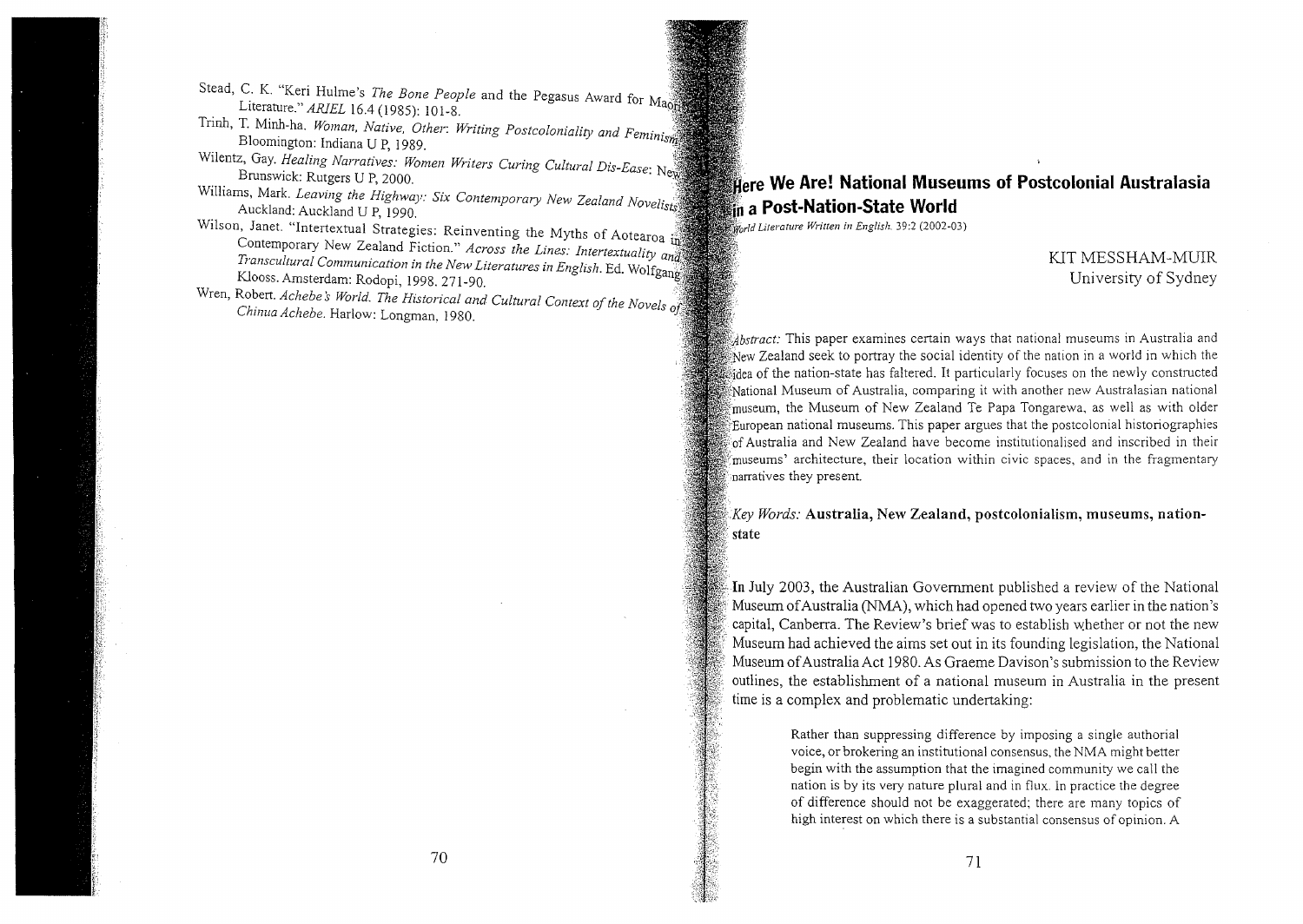national museum might then expect to play host to several interpretations of the nation's past, stirringly patriotic as well as critical, educationally demanding as well as entertaining. (Carroll *et a!* 8)

As Davison's submission suggests, the concept of a national museum of Australia is all the more problematic given the threat to the authority of the nation-state that increasing globalisation poses today. That is, the very idea of *any* national museum is entwined with the development of European notions of the nation-state over the last 250 years; it is particularly embedded within European nation-forming, nation-consolidating and empire-building discourses of the  $19<sup>th</sup>$  century. During that time, national museums played an increasingly vital role in the pedagogical functions of the nation-state as a central pillar of emerging ideas about participatory democracy (Chakrabarty 5). Architecturally, they served as highly visible physical monuments that reified national ideologies, operating as a concrete symbol of the nation-state. During the course of the  $20<sup>th</sup>$  century, however, the notion of the nation-state has progressively lost its imaginary force and the function of a national museum is increasingly difficult to conceive. Furthermore, Australia's own postcolonial conditions make the telling of a coherent museographic national story particularly problematic. Similar to Australia in some ways, although different in certain important respects, are the postcolonial conditions of New Zealand. Like Australia, New Zealand also recently opened a new national museum- the Museum of New Zealand Te Papa Tongarewa- in Wellington in 1998.

This paper, focusing mainly on Australia, will consider the ways in which these two recently-opened Australasian national museums represent a renegotiated idea of the national museum as it is historically figured in the West, one which attempts to reconcile the traditional celebratory functions of national museums with their own contentious histories. In both instances, a revisionary historiography prevails, which emerges not only in the contested narratives these museums present but also in the architecture of their new buildings and their reconfigured function within civic space.

In today's world, museums are an international and seemingly universal phenomenon. Yet the 'museum idea' has a relatively short history, situated firmly within European culture. In Europe, the very earliest national museums, such as the Dresden Museum (1744), the British Museum (1753) and the Vatican Museum (1784), appeared in the mid-to-late l8'h century. These were not national museums as we conceive of them now; the British Museum, for instance, was formed largely from the mass of curiosities of the private collection

of Sir Hans Sloane. It was not until the opening of the Louvre as a museum in 1793, that national museums were predicated on more emphatically nationalistic grounds. In the new French Republic, Jean Marie Roland, Minister for the Interior, comprehended the important potential, for museums in the popular production of nationhood:

> As I conceive it, it (the Louvre] should attract and impress foreigners [ ... ]It should be open to everyone. This will be a national monument. There will not be a single individual who does not have the right to enjoy it. It will have such an influence on the mind, it will elevate the soul, it will so excite the heart that it will be one of the most powerful ways of proclaiming the illustriousness of the French Republic. (qtd. in Pearce 100)

Unlike museums that preceded it, the Louvre was conceived as having important symbolic civic functions beyond the scholarly needs of the privileged classes. · For Roland, the Republic's new museum was to play a vital aspirational role . for the citizens of France. Moreover, it would demonstrate the status of the nation-state by displaying its nationalised material wealth and its history as part of a coherent and cumulative narrative.

During Napoleon Bonaparte's imperial expansion, the national museum proclaimed the illustriousness of France more specifically by displaying material had looted from *other* nations and cultures; indeed, many of the treasures in the Louvre today were accumulated during the Napoleonic Wars. Of course, Napoleon understood the imperial symbolic value of collecting material culture  $\,$  during his conquests, as the large collection of ancient Egyptian artifacts in the . Louvre attests. The British also realized this very quickly with the defeat of Napoleon's forces in Egypt in 1801 when the Rosetta Stone, amongst other  $\hat{\mathbb{E}}$ Egyptian artifacts, was handed over by the French to the British; this led to its  $\mathbb{R}$  acquisition by the British Museum in 1802. While on the face of it national . museums like the Louvre and the British Museum were concerned with universal collecting (comprehensively accumulating material from all cultures for . scientific purposes), their collections represented the potency of the nationstate by demonstrating the extent of their colonial and trade influences.  $\mathbb{\tilde{P}}$ Realistically, a national museum could only amass an expansive universal  $\epsilon$  collection if it possessed the military force and political influence to practically acquire the objects. Throughout the  $19<sup>th</sup>$  century in Europe, national museums  $\ddot{\beta}$  developed stronger civic, pedagogical and fiduciary obligations, but these also further served to assert national identity and imperial power. To this day, the British Museum's stated functions as an educational institution and a guardian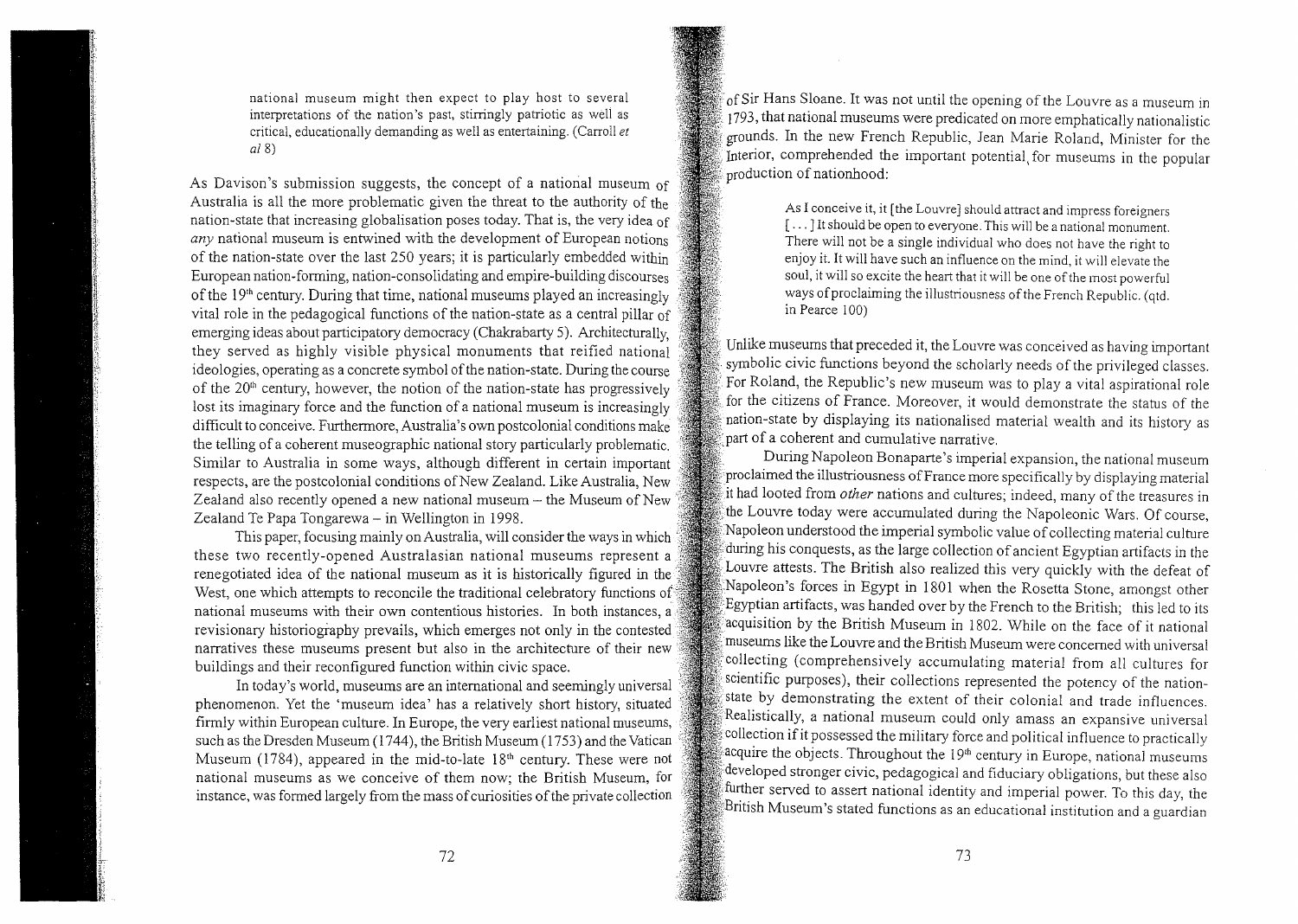of mankind's material culture, remain the ideological justification by which it retains artifacts looted from non-Western cultures, such as those taken from Benin during a punitive Navy mission in 1897.

Britain's Australasian colonies in the 19<sup>th</sup> century also adopted what Benedict Anderson calls "this form of political museumizing" (183). Both Australia and New Zealand had established colonial museums from the mid .  $19<sup>th</sup>$  century, based on similar principles to those of European national museums prior to their recently-founded institutions. The Colonial Museum of New South Wales was established in Sydney in 1827 (changing its name to the Australian Museum in 1836), and New Zealand's Colonial Museum was established in 1865 in Wellington. This museumizing ideology is most apparent in the functions of these colonial museums within civic architecture. Both Sydney's Australian Museum and Wellington's Dominion Museum inherited the neoclassical architecture that characterizes the British Museum. Throughout the Western world, museums in the mid  $19<sup>th</sup>$  century were regarded as institutions of authority and knowledge, and their classical architecture was designed to reflect this. Indeed, classicism signified 'civilization' in its narrowest sense. The very first completed gallery of the Australian Museum, the Lewis Wing, was a modest two-storey building, which opened to the public in 1857. James Barnet, the building's Clerk of Work, however, envisioned a more grandiose, British Museum-like neoclassical facade. He proposed the Museum's present neoclassical edifice, facing Sydney's Hyde Park. He also planned to include a large flight of steps leading up from the Park to the Museum's entrance and a dome on the roof *(Australian Museum Online* np ). Although the steps and dome never eventuated, Barnet's plans illustrate the importance that was placed on housing the Museum in an ostentatious neoclassical building. As with Barnet's grand visions for the Australian Museum, New Zealand's Colonial Museum in Wellington was intended to lie at the top of a large set of steps, at the end of a tree-lined boulevard. It too was originally housed in a modest building where it remained until 1936, when it was relocated to a hilltop at the centre of Wellington. The new building was an imposing neoclassical edifice, with a façade so austere that the British Museum's architecture seems comparatively welcoming. In the visioning of these colonial museums as public spaces, both museums were understood as cornerstone civic institutions, highly visible in a pseudo-Haussmanized ordered cityscape.

In terms of collections, however, the museumizing ideology takes a different form in these colonial museums from European national museums. While Europe's national museums demonstrated the power of the nation-state by representing a multitude of non-European cultures that were, to varying . degrees, under their influence, Australasian colonial museums demonstrated the power of the colony by representing European culture's conquest over 'exotic' local flora and fauna. When Australia and New Zealand achieved nationhood in the  $20<sup>th</sup>$  century (Britain's Australian colonies were federated in 1901 and Westminster granted New Zealand independent dominion status in 1907 and full independence took effect in 1947), the collections of their former colonial museums remained comparatively local in scope. They did not transform into universal collections characteristic of the British Museum.

However, the First World War significantly shifted the ways in which Australia and New Zealand defined their nationhood for the following five decades. A combined military force, known as the Australian and New Zealand Army Corps (ANZAC) was sent to the War, and suffered heavy losses on April 25, 1915, fighting alongside British and French troops at Gallipoli in Turkey. This battle is regarded as the critical defining event of Australian and New Zealand nationhood, creating the ANZAC mythology. Gallipoli enabled these new nations to define themselves in relation to a military adversary. When memorials dedicated to ANZAC troops were erected in Sydney and Wellington, they were placed adjacent to the former colonial museums. Sydney's ANZAC Memorial, opened in 1936, is located in a section of parkland across the road from the Australian Museum; New Zealand's Dominion Museum was opened in 1936 on a site shared with the National War Memorial, dedicated four years earlier.

So the museums of these fledgling postcolonial nations only addressed the *social* character of nationhood obliquely through this geographical association with war memorials. The quasi-natural link between national identity, heritage and war, inherent in the ANZAC mythology, was further reinforced in Australia with the opening of the Australian War Museum in Melbourne in 1923. This museum later became the Australian War Memorial Museum in Canberra, after the Memorial's completion in 1941. Indeed, until the opening of the National Museum of Australia in 2001, the Australian War Memorial Museum remained the only *national* museum in Australia primarily concerned with Australian *social* history. Of course, a war memorial museum is constrained by the parameters of its topic and its specific civic functions: to portray a nation's unity in times of war. So, understandably, the Australian War Memorial Museum is not concerned with representing a more holistic and problematic vision of Australia, with its internal conflicts and fissures.

Even before Australia became a federated nation there was a perceived need for a national museum. In 1887, Sir Henry Parkes, Australia's 'Father of Federation,' proposed the construction of a 'National Palace' in Sydney's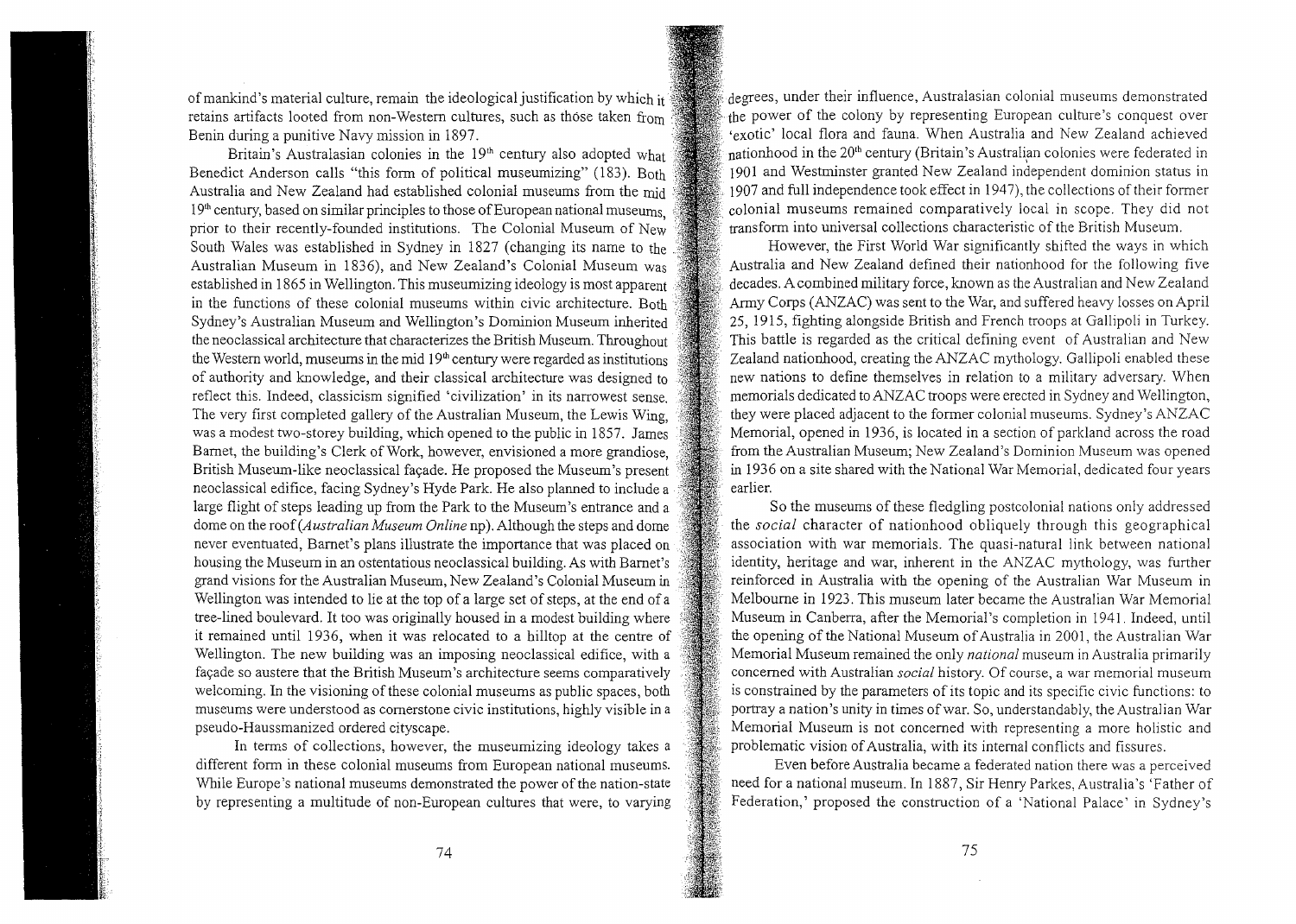Centennial Park. His vision was deeply embedded in the ideas of participators democracy that framed the function of national museums in Europe at that time; the 'National Palace' was to be a building "for the education of the sout of citizenship." It was to include a repository for historical manuscripts, an  $n<sup>3</sup>$ gallery and a mausoleum for eminent public figures (Martin 370). Parkes's vision was never realized, but following Federation the creation of a national museum was believed to be all the more important for Australian national identity (Woodward 93-96). It was not until 1974, however, that the Australian Government, under Prime Minister Gough Whitlam, recognized the need for  $\frac{1}{2}$ national collection and a national museum. The Committee of Inquiry  $_{0n}$ Museums and National Collections was established and produced a report in 1975 called "Museums in Australia," otherwise known as the "Pigott Report" (Pigott). The Report recommended:

> that a Museum of Australia be established in Canberra [ ... ] The new national museum should not attempt to imitate or duplicate those fields in which the older Australian museums are strong, but should concentrate on three main themes or galleries: Aboriginal man in Australia; European man in Australia; and the Australian Environment and its interaction with the two-named themes. ( 4)

Consequently, the Federal Parliament passed the Museum of Australia Act in 1980, following which a National Historical Collection was established.'

By the closing decades of the 20<sup>th</sup> century, however, it had become increasingly difficult to imagine a museum of the kind that Parkes once envisioned. Perceptions of Australian identity shifted over the century. In the present day, postcolonial critical perspectives problematize any straightforward singular representations of Australian history, and conceptions of a coherent Australian national identity such as that envisioned by Hansonism in the late 1990s seem little more than monocultural racially-motivated jingoism.2 For most of the 20'h century popular perceptions of Australian national identity were enshrined in the ANZAC mythology and tales of white pioneers and bushrangers which emphasized Australia's primarily British settler heritage. It is only in recent decades that the history of European settlement of Australia has been characterized as more fragmented, heterogeneous and problematic.

Australia was declared *terra nullius,* uninhabited land, when it was colonized by the British, and its history in race relations has been a troubled one, often reflecting adversely on the white settler. During the colonial period, indigenous people were subjugated to the point of genocide as, for example, under the Tasmanian martial law passed in 1828 which allowed settlers to shoot

 $\mathbb{R}$  horigines on sight. The indigenous populations were effectively emancipated  $\frac{1}{2}$  referendum in 1967. Nevertheless, Australia's governments continued into  $\epsilon$  1970s the now-infamous eugenics practice of removing 'half-caste' children Aboriginal parents, creating a Stolen Generation of indigenous people,  $\mathbb{S}_{\text{disposs}}$  is also of their familial and cultural heritage. And even the absurd principle *terra nullius* was overturned in Australia's High Court only as recently as 1992. Indeed, the recent race riot in Sydney in February 2004 is a reminder celebrations of Australia's harmonious society, like those at the Opening Ceremony of the Sydney 2000 Olympics, belie its chequered past and continuing  $\epsilon$  conflicts (Dick 5). Furthermore, the settler culture in Australia has become  $\hat{z}_{\text{increasing}}$ ly heterogeneous in the latter half of the last century. Australia remains  $\mathbb{\hat{E}}$ fundamentally Western, Christian, and Anglophone . It has a Westminster system of democracy, but its cultural fabric is now fairly diverse; multiculturalism is institutionalized under the auspices of the Immigration and Multicultural and Indigenous Affairs Portfolio.

Globally the notion of the nation-state as a concretized political entity has faltered during the course of the 20<sup>th</sup> century (Hobsbawm 1990 & 1992; Thomas 211-19). As international economic alliances bound by common commercial interests have become increasing dominant, the concept of nation has begun to separate from the traditional, concrete symbols of state and has shifted to the more fluid and ambiguous realm of the imagination (Appadurai 8). In Europe, where the very notion of the nation-state originated, the Maastricht . Treaty of 1992 has further eroded the symbolism of territorial boundaries and national currencies. Group identity in the contemporary world has shifted from the arbitrary designation of nationality to different foundations. Social commonalities that transcend national boundaries like sexuality, gender, class, culture, religion and ethnicity, provide new structures of group identification. So, the world is a very different place from that of 1793, when the Louvre was founded to help consolidate the French nation-state. National museums, once potent symbols of the nation-state, no longer possess the same social, spiritual and political value.

At the beginning of the 21" century, then, how does a National Museum of Australia reconcile the traditional functions of a national museum with · Australia's problematic identity? How can such a museum celebrate its nation's history when it is marred with exploitation and genocide? How can a national museum portray the identity of a society which is emphatically fragmentary, in a world in which the imagined potency of the nation-state has faltered?

In the 1990s the idea of a national museum in the European tradition lost the support of the Australian Government. The then Prime Minister, Paul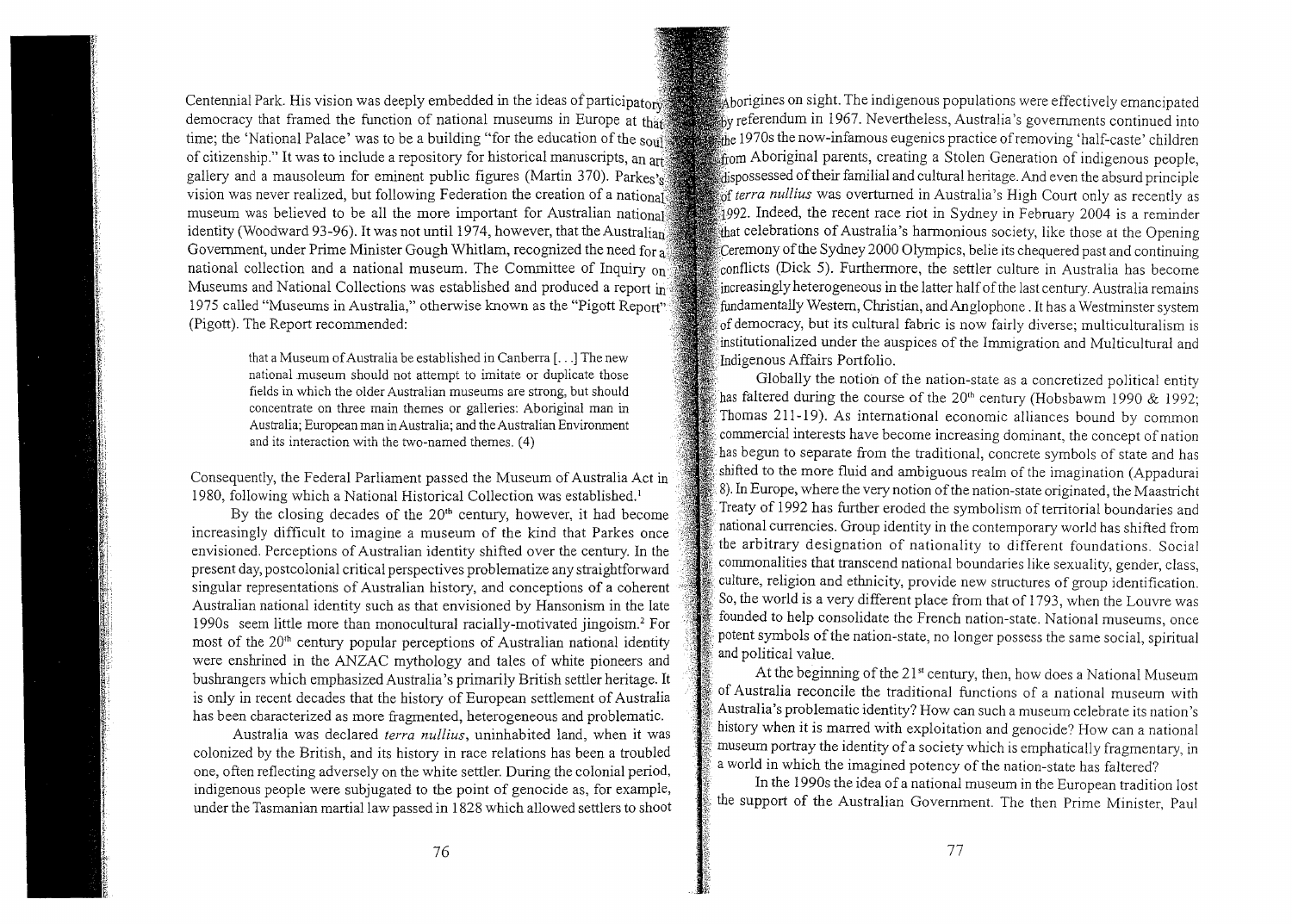Keating, was acutely aware that the idea of the nation-state was waning  $a_8$ . international economic alliances became more influential in national selfdefinition. Keating emphasized Australia's place within the economic communities of South East Asian and Pacific Rim over and above its historical links with Britain. His geopolitical re-figuring of Australia had a direct bearing upon the future of the national museum in his *Creative Nation* policy in 1994 which outright rejected the idea of a central national museum in the  $19<sup>th</sup>$ -century sense. Keating conceived the National Museum of Australia as devoid of visual symbolism, a dispersed and decentralized organization without a museum building. Instead, the Museum would be a bureaucracy that would organize traveling exhibitions drawn from the National Collection and produce educational, information and multimedia resources. When the current Prime Minister, John Howard, defeated Keating in the 1996 Federal Election, the· idea of a more traditional national museum on a permanent site was revived. Compared with Keating, Howard is a conservative and a traditionalist. His· political and emotional investment in traditional European symbols of nationhood is epitomised by his strident opposition to Australian republicanism. In fact, Howard conceived of the national museum as the symbolic centerpiece in the 2001 celebrations of the Centenary of Australian Federation.

Immediately, the new Howard Government initiated the construction of a permanent national museum, and the National Museum of Australia was opened at its present site in 2001. Despite Howard's conservatism, the realization · of the Museum adhered to the spirit of the recommendations for the Museum that were made in the 1975 Pigott Report which had been initiated by the relatively leftist Wbitlam government. In the Report, Geoffrey Blainey and John Mulvaney recognized that Australia could *not* be accurately portrayed· without including its contradictions and ruptures. "The museum, where appropriate, should display controversial issues. In our view, too many museums concentrate on certainty and dogma, thereby forsaking the function of stimulating legitimate doubt and thoughtful discussion."  $(73)$ .

Since opening in 2001, the National Museum of Australia has indeed been a multivalent institution, representing multiple positions. The narratives it presents are dynamic and contestable, conveying stories that are sometimes conflicting. Despite being constructed by the conservative Howard Government, the Museum is sometimes politically dissonant. For example, the collection includes the *Hong Hai*, a Vietnamese refugee boat that landed near Darwin in 1978, carrying 38 refugees. In the political climate of contemporary Australia, · where the Howard Government's strong stance on 'border protection' was a central issue in its re-election in 2001, the display of the Hong Hai's wheel in the *Horizons* gallery can be interpreted as drawing a contrast between Australia's acceptance of Vietnamese refugees in the 1970s and its more recent dehumanizing treatment of asylum-seekers. It is also a good example of the kinds of object that the Museum displays which challenge the traditional · functions of national museums, actually celebrating a breach of territorial boundaries and emphasizing multiculturalism. The Museum's *First Australians Gallery,* which records the social history of indigenous Australians from before European settlement to the present, provides further examples of the Museum's dissonant narratives. For example, one display addresses the protests by indigenous people at the Bicentenary of Australia celebrations in 1988. It also acknowledges the history of exploitation of the indigenous people with exhibits such as Batman's Deed of Purchase from 1835, which exchanged about 600,000 acres of Aboriginal land for a small supply of foodstuffs, clothing, knives and other European objects. Unlike the Colonial Museum of the  $19<sup>th</sup>$  century, Australia's natural environment is seen as complexly interrelated with its social life, and this too can raise shameful episodes in the nation's history. The thylacine, also known as the Tasmanian tiger, was hunted into extinction in 1936. The Museum displays a carcass of one of the last thylacines, killed and skinned in 1930, interpreting this slaughter in terms of the extremely negative impact of European settlement on many native species.

Likewise, the exhibits ofTe Papa Tongarewa in New Zealand also address the internal ruptures in New Zealand's national identity. Like Australia, New Zealand's history is marked with conflict between the colonizers and indigenous populations although the character of this conflict differs significantly. Unlike Australia, New Zealand was never declared to be *terra nullius.* Instead the Treaty ofWaitangi is central to its problematic identity just as the principle of . *terra nullius* is central to colonization and conflict in Australia. The Treaty was signed in 1840 by representatives of British settlers and the Maori people. It ostensibly grants sovereignty of New Zealand to the British Crown; in return . the Maori people were promised protection, law and order, equal rights to those ofBritish citizens and the right to own tribal lands. Two versions of the Treaty were drafted: one in English and one in the indigenous language. As James Gore notes, contention arises from these two versions, primarily over the interpretation of the term "sovereignty." "Sovereignty" in the English text reads as "kawanatanga" in the Maori translation. "Kawanatanga," however, more accurately translates as "governance," quite a different concept from sovereignty · (57). This contention over the interpretation of the Treaty remains a major point of conflict to this day (Kawharu).

Te Papa's long-term exhibit about the Treaty of Waitangi, *Signs of a*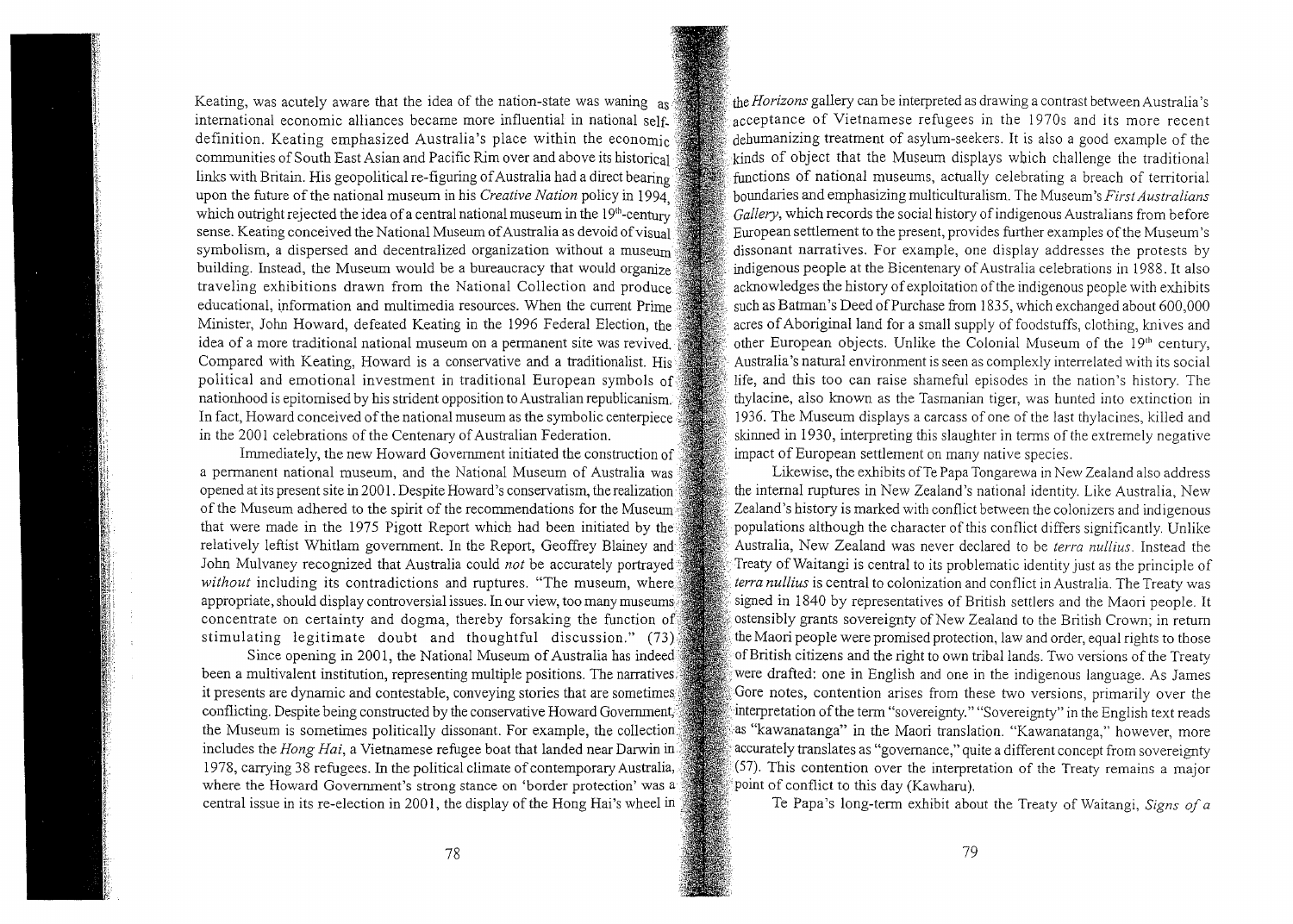*Nation*, does not ignore this problematic fissure in New Zealander identity. Like Batman's Deed at the National Museum of Australia, *Signs of a Nation*  reflects the colonizers' exploitation of the indigenous people. The actual tattered Treaty document is kept in the Constitution Room at Archives New Zealand, but Te Papa reproduces it in a large glass facsimile. Didactic text panels that accompany the reproduction actually focus on the 'kawanatanga'/'sovereignty' issue. The Treaty of Waitangi, then, is presented as an ambiguous document, central to both New Zealand's identity and its colonial and postcolonial conflicts.

The architecture of these new museums and their relationships to their civic landscapes further articulate a profound shift in attitudes. While the Louvre was conceived as a 'national monument' the National Museum of Australia's site is deliberately anti-monumental, according to Michael Keniger of the Museum's Design Integrity Panel *(National Museum of Australia* np). Thus, the design of the new museum attempts to articulate Australia's heterogeneous identity. The building and site itself are fragmented, asymmetrical, decentered and dispersed. It was no longer appropriate for a national museum at the end of the 20'h century to echo the classicism of the British Museum's architecture. Instead, the Museum building is multivalent, making fragmented visual reference to sources as diverse as Soviet art, with Lissitsky's *Beat the Whites with the Red Wedge,* 1919, and Daniel Libeskind's architectural design of the Jewish Museum, Berlin. The reference to Libeskind's Jewish Museum further emphasizes rupture and fragmentation in Australia's history. Libeskind's design for the Jewish Museum is a fragmented Star of David that looks like a lightening bolt and represents the genocide of the Holocaust. This motif is incorporated into the section of National Museum of Australia where the First Australians Gallery is housed, which strongly suggests a point of commonality between genocide in the Holocaust and colonial attempts to extinguish the indigenous population of Australia.

The Museum's location in the civic landscape is also symbolically decentered. Canberra was literally *invented* as a capital city in the early 20<sup>th</sup> century and its city planning was purposely symbolic. The 'Parliamentary Triangle'-an equilateral triangle cornered by The Parliament House, the Department of Defence complex and Canberra's civic centre-symbolizes the cornerstones of participatory democracy, military power and the citizenry. Between each point run long boulevards, the grandest of which cuts symmetrically through the centre of the Triangle, running from the enormous flagpole on top of the new Parliament House to a point on the very opposite side ofthe triangle. At the end of that boulevard is the Australian War Memorial Museum. When the site was chosen for the National Museum, however, it was s<sub>symbolically located *outside* the Parliamentary Triangle and not connected by</sub>  $\epsilon_{\rm env}$  straight roads or clear lines of sight to Parliament or to the War Memorial.

Similarly, the architecture and new site of New Zealand's Te Papa makes an anti-monumental political statement. In the  $1990s$ , the symbolism of the existing Museum was considered to be colonial and anachronistic. The  $\epsilon$  Eurocentrism embodied in its stern neoclassical architecture no longer reflected the more postcolonial conditions of New Zealand. As the new museum's website explains: "The old National Museum at Buckle Street was a much-loved place. However, with changes in New Zealand society, and the evolution of new attitudes towards our history and our identity, it became clear that the .. Buckle Street site no longer served the wider community." *(Te Papa Tongarewa*  np) So, when the New Zealand Government reconstituted the national museum in an Act of Parliament in 1992, the entire institution was overhauled and relocated to a new site with its new name (Te Papa translates to the more inclusive 'our place'). The architecture of Te Papa abandons the neoclassicism of the old building. Similar in some respects to the National Museum of Australia, the new Te Papa building is postmodern, asymmetrical and its forms are deliberately fragmented. While the old Museum had occupied a symbolically central position, on a hill in the centre ofWellington next to the War Memorial, the new Te Papa site is in an off-centre waterside location, next to the harbour.

Australia and New Zealand were still colonies at a time when the nationstate was in the ascendancy in Europe, and yet their processes of nation formation throughout the  $20<sup>th</sup>$  century actually coincide with the global decline of the idea of the nation-state. In their contemporary postcolonial contexts, the idea of creating a national museum is problematic, but certainly not impossible. It is no longer tenable, however, for these institutions to function as celebratory civic symbols in the same way as their earlier European counterparts. In their actual manifestations, these museums are able to negotiate their societal functions by refiguring the narratives they tell and their symbolism in the civic landscape. Consequently, both museums have been strongly criticized for their approaches (Wilson np; Windschuttle 11-19). For Australian historian Keith Windschuttle, the National Museum of Australia is a model of how *not* to run a national museum (11-19). Nevertheless, by showing the internal conflicts and contradictions, by representing ruptures and fragmentations in the national narratives, and opening historical discourses to contestation and debate, these museums continue to perform an important civic role-although their functions are far more complex and inclusive than the traditional model of a national museum allows. According to Timothy Ambrose and Crispin Paine: